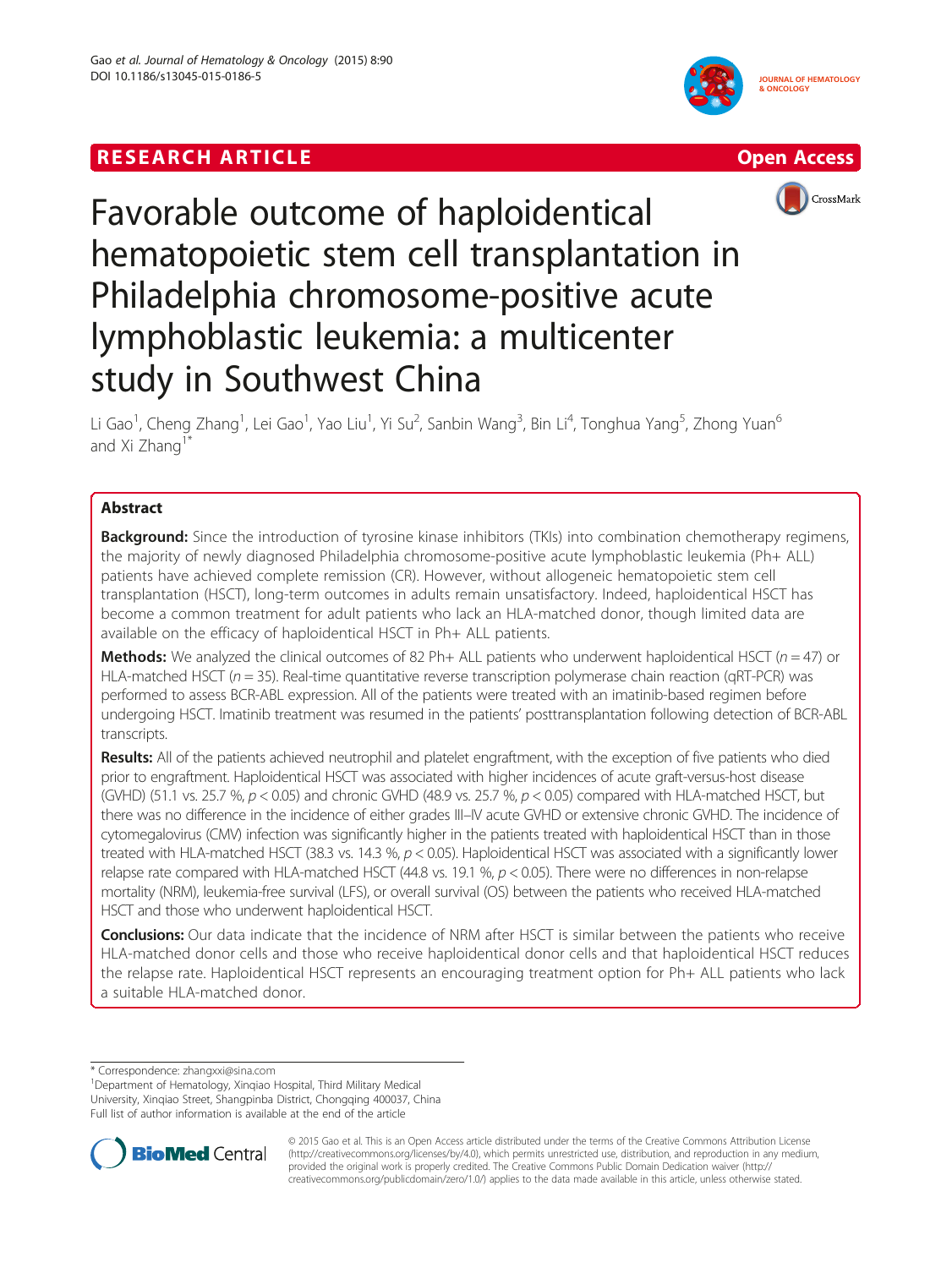### Introduction

Approximately 25–30 % of adults and 3 % of children with acute lymphoblastic leukemia (ALL) express the oncogenic BCR-ABL protein, which results from a 9;22 chromosomal translocation known as the Philadelphia (Ph) chromosome [[1](#page-8-0)]. Ph-positive ALL (Ph+ ALL) is a high-risk subset of ALL that is associated with a lower probability of complete remission (CR) than Ph-negative ALL (Ph− ALL) and that has an extremely poor prognosis [[2\]](#page-8-0). Most studies have found that Ph+ ALL patients have a median survival time of 6–12 months [\[3](#page-8-0), [4](#page-8-0)]. Although the introduction of tyrosine kinase inhibitors (TKIs) into the standard combination chemotherapy regimens for newly diagnosed Ph+ ALL allows over 95 % of patients to achieve CR [[5, 6\]](#page-8-0), Ph+ ALL remains an unfavorable prognostic subgroup with an unacceptably high relapse rate. In the UKALLXII/ECOG2993 trial, the addition of imatinib to the chemotherapeutic cocktail in the absence of myeloablative allogeneic hematopoietic stem cell transplantation (allo-HSCT) did not result in a significant survival benefit [\[7](#page-8-0)]. Allo-HSCT during the first CR (CR1) remains the optimal curative treatment for Ph+ ALL to date [[3](#page-8-0)]. The most therapeutically favorable treatment for Ph+ ALL is allo-HSCT from an HLA-identical sibling donor, but approximately 70 % of patients lack a suitable sibling donor [[8\]](#page-8-0). In China, matched unrelated donors [\[9](#page-8-0)] are found for only 20 % of patients who lack a suitable sibling donor, and umbilical cord blood units are not always suitable for adult transplantation because they contain insufficient numbers of cells. However, nearly all patients have at least one HLA-haploidentical matched family member. Recent comparative studies have shown that acute leukemia patients who receive either haplotransplantation or HLAmatched transplantation have similar outcomes [[10](#page-8-0), [11](#page-8-0)], but the efficacy and safety of haplotransplantation in Ph+ ALL patients have not been examined. Our current study compares the outcomes of patients who have been diagnosed with Ph+ ALL and treated with HSCT using cells from either haploidentical donors or matched donors.

# Materials and methods

# Patients

We analyzed the clinical data of 82 patients with Ph+ ALL who underwent either HLA-matched HSCT or haploidentical HSCT at one of five hospitals in southwest China between July 2007 and April 2011. The diagnosis of Ph+ ALL was based on the diagnostic criteria of the World Health Organization (WHO). The BCR-ABL fusion gene was detected by real-time quantitative polymerase chain reaction (PCR). The study was reviewed and approved by the ethics committees of the participating institutions. All of the patients included in this study provided informed consent in accordance with the Declaration of Helsinki.

#### Conditioning regimen and imatinib therapy

The patients undergoing HLA-matched HSCT were conditioned with 9.0–10.5 Gy total-body irradiation (TBI) on days −5 and −4 and 60 mg/kg/day intravenous cyclophosphamide (CY) on days −3 and −2. The patients undergoing haploidentical HSCT were conditioned with 9.0–10.5 Gy TBI on days  $-7$  and  $-6$ , 6 g/m<sup>2</sup>/day intravenous arabinosylcytosine (Ara-C) on days −5 to −3, 45 mg/kg/day intravenous CY on days −3 to −2, and 2.5 mg/kg/day intravenous anti-thymocyte globulin (ATG) (Sanofi, SangStat, Lyon, France) on days  $-5$  to  $-2$ .

All of the patients received imatinib prior to transplantation. Imatinib was administered posttransplantation only if BCR-ABL transcripts were detectable by real-time quantitative PCR and if the patients could tolerate oral imatinib without developing gut graft-versushost disease (GVHD) or life-threatening infection.

## Donors, stem cell mobilization, and stem cell collection

Peripheral blood (PB) and bone marrow (BM) cells were collected from the donors using standard mobilization protocols. Granulocyte colony stimulating factor (G-CSF) (5 μg/kg/day; Filgrastim, Kirin Pharma Co., Ltd., Japan) was administered to the donors for 5–6 days to mobilize stem cells in the BM (G-BM) and PB (G-PB). Starting on the fifth day of G-CSF administration (day 1), G-PB cells were harvested by large-volume leukapheresis using a Fenwal CS3000 apparatus (Fenwal, Deerfield, IL, USA). If the number of mononuclear cells (MNCs) or CD34+ cells harvested was not sufficient for HLA-matched HSCT, additional G-PB cells were harvested on day 2. On day 2, G-BM cells were harvested for haploidentical HSCT. The goal was to collect at least  $4 \times 10^8$  MNCs and  $2 \times 10^6$ CD34+ cells per kilogram of the recipient's body weight.

## GVHD prophylaxis and management

The patients who received HLA-matched HSCT were treated posttransplantation with mycophenolate mofetil (MMF), cyclosporin A (CsA), and methotrexate (MTX) [[12\]](#page-8-0). A total of 500 mg (15 mg/kg for pediatric patients) of MMF (Roche Pharmaceutical, Ltd., Switzerland) were administered orally every 12 h from day 1 until day 30. Continuous intravenous CsA (2.5 mg/kg/day) was administered starting on day −1 and was continued until the patient was able to tolerate oral medication. Next, 2.5 mg/kg CsA was administered orally twice per day to achieve a blood concentration of 200–300 ng/mL for 90 days. The dose of CsA was then gradually reduced. In total,  $15 \, \text{mg/m}^2$  MTX was administered intravenously on day 1, and 10 mg/m<sup>2</sup> MTX was administered on days 3 and 6. The patients who received haploidentical HSCT were treated posttransplantation with ATG, MMF, CsA, and MTX. In addition to the standard treatment with ATG, MMF was administered from day −7 until day 90.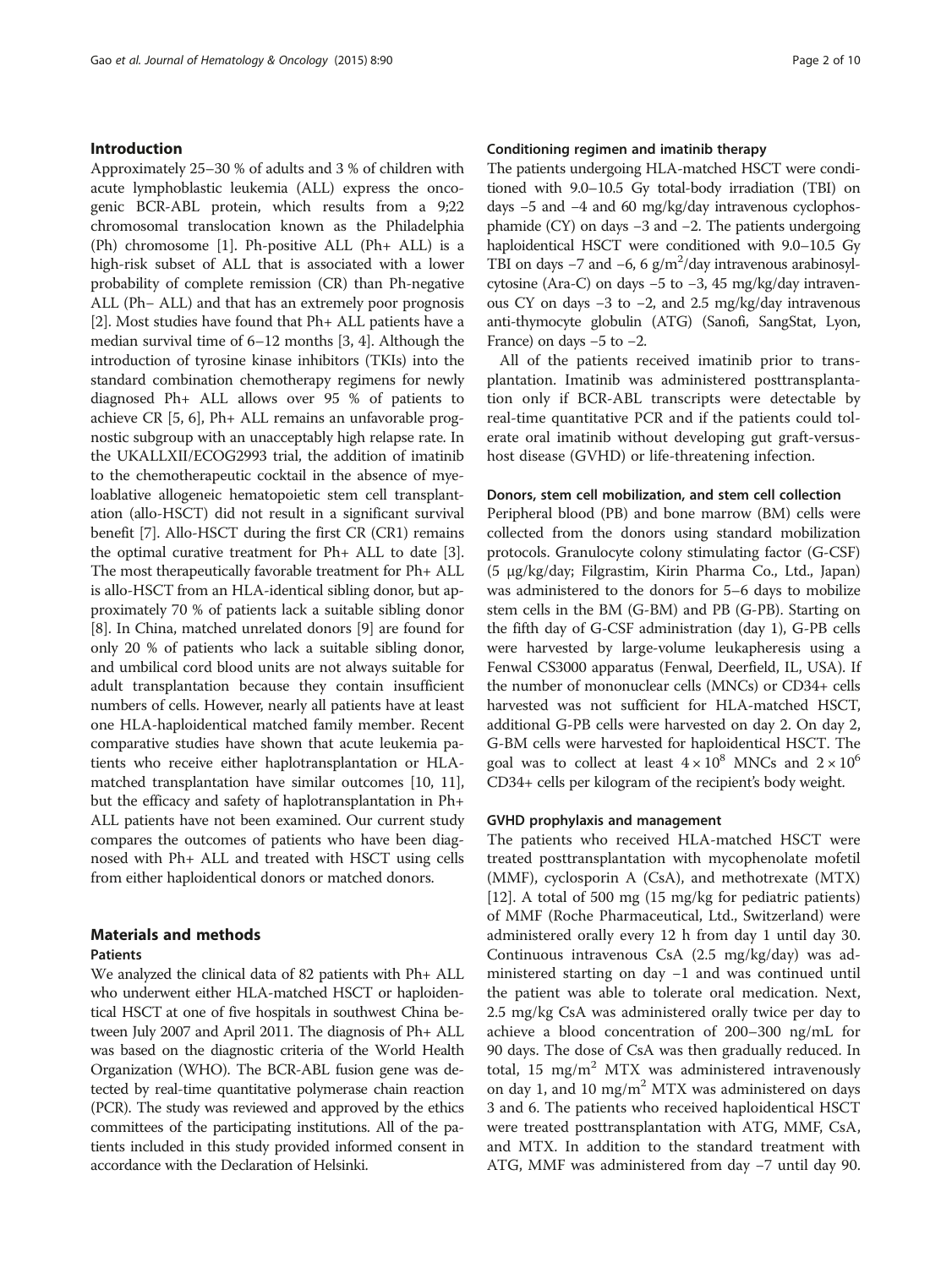Continuous intravenous CsA (1.5 mg/kg/day) was started on day −7, and the dose was increased to 2.5 mg/kg/day on day −1, and it was replaced with oral medication. Over the next 150–180 days, the dose of CsA was gradually reduced. A total of 15 mg/m<sup>2</sup> MTX were administered on day 1, and 10 mg/m<sup>2</sup> MTX were administered on days 3, 6, and 11.

The patients who developed GVHD were treated with 1–2 mg/kg/day methylprednisolone or prednisolone and 2.5 mg/kg/day CsA. The patients who developed steroidrefractory GVHD were treated with second-line immunosuppressive therapies, such as MMF, tacrolimus (FK506, Astellas, Japan), or anti-CD25 monoclonal antibodies (Novartis Pharma, Ltd., Switzerland).

#### Evaluation and definitions

The degree of hematopoietic chimerism was determined using a PCR-based assay that detects short tandem repeats in DNA. Full donor chimerism was defined by the detection of 95 % or more donor cells in whole-blood samples [\[13](#page-8-0)]. Disease relapse was defined on the basis of morphology, detection of the BCR-ABL fusion gene, or evidence of leukemic cells in either the BM or other extramedullary organs. Leukemia-free survival (LFS) was defined as the shortest interval between HSCT and relapse or non-relapse mortality (NRM) or the last followup. Transplantation-related toxicity (TRT) was evaluated using standard criteria established by the National Cancer Institute (NCIC; [www.ecog.org/general/ctc\)](http://www.ecog.org/general/ctc). Damage to the patients' organs that was due to either GVHD or infectious complications was excluded from this analysis.

#### Statistical analysis

Overall survival (OS) and LFS were estimated using the Kaplan-Meier method. GVHD, disease relapse, and NRM rates were estimated using cumulative incidence analysis. For GVHD, death without an event was a competing risk. NRM and relapse were considered to be mutually competing risks. Univariate analysis was conducted using Cox regression. Multivariate analysis was performed using the Cox proportional regression model. SPSS version 16.0 statistical software was used for Kaplan-Meier, univariate, and multiple regression analyses. R software version 2.15.2 was used for competing risk analysis for GVHD, NRM, and relapse.

# Results

#### Characteristics of patients and donors

The demographic characteristics and relevant transplantation data for the patients who were included in this study are shown in Table [1.](#page-3-0) The characteristics of the patients who received either HLA-matched HSCT or haploidentical HSCT were not significantly different. Many of the patients achieved CR and were BCR-ABL fusion gene-negative after

several cycles of chemotherapy because all of the patients received imatinib in combination with standard chemotherapy prior to transplantation. In the HLA-matched HSCT group, seven patients were BCR-ABL fusion genepositive, and the BCR-ABL gene expression rate before HSCT was 2.95 %. In the haploidentical HSCT group, ten patients were BCR-ABL fusion gene-positive, and the BCR-ABL gene expression rate before HSCT was 2.42 %. All 17 patients were BCR-ABL fusion genenegative posttransplantation.

### Engraftment and chimerism

The numbers of MNCs and CD34+ cells are shown in Table [2](#page-3-0). Excluding the two patients who received HLAmatched HSCT and the three patients who received haploidentical HSCT who died prior to engraftment, 77 patients achieved engraftment of both neutrophils and platelets. The median time to achieve an absolute neutrophil count  $(ANC) > 0.5 \times 10^9$  cells/L were 14 days (range 9–54 days) in the patients who received HLA-matched HSCT and 15 days (range 10–22 days) in those who received haploidentical HSCT ( $p = 0.225$ ). The median time until platelet engraftment totaled  $>20 \times 10^9$  cells/L were 14 days (range 9–210 days) in the patients who received HLAmatched HSCT and 15 days (range 10–33 days) in those who received haploidentical HSCT ( $p = 0.134$ ). All of the surviving patients had complete donor chimerism by 60 days after transplantation.

#### GVHD and toxicity

The cumulative incidence of acute GVHD (aGVHD) among the patients who received haploidentical HSCT (24 patients, 51.1 %; 95 % (CI), 35.8–64.4 %) was significantly higher than that among those who received HLA-matched HSCT (9 patients, 25.7 %; 95 % (CI), 12.6–41.1 %) ( $p = 0.026$ , Fig. [1a\)](#page-4-0). There was no difference in the incidence of grades III–IV aGVHD between the patients who received HLA-matched HSCT (11.4 %; 95 % (CI), 3.5–24.5 %) and those who received haploidentical HSCT (17.0 %; 95 % (CI), 7.8–29.1 %)  $(p = 0.504,$  Fig. [1b\)](#page-4-0). The 2-year cumulative incidence of chronic GVHD (cGVHD) was higher among the patients who received haploidentical HSCT (23 patients, 48.9 %, 95 % (CI), 33.8–62.4 %) than among those who received HLA-matched HSCT (9 patients, 25.7 %, 95 % (CI), 12.6–41.1 %) ( $p = 0.033$ , Fig. [1c](#page-4-0)). At the time of analysis, four of the patients who received HLA-matched HSCT showed signs of extensive cGVHD (cumulative incidence, 11.4 %; 95 % (CI), 3.5–24.5 %), whereas ten of the patients who received haploidentical HSCT showed such signs (cumulative incidence, 21.3 %; 95 % (CI), 10.9–34.0 %)  $(p = 0.222,$  Fig. [1d](#page-4-0)).

The toxicities of the regimens are summarized in Table [3.](#page-5-0) There was no hepatic venous occlusive disease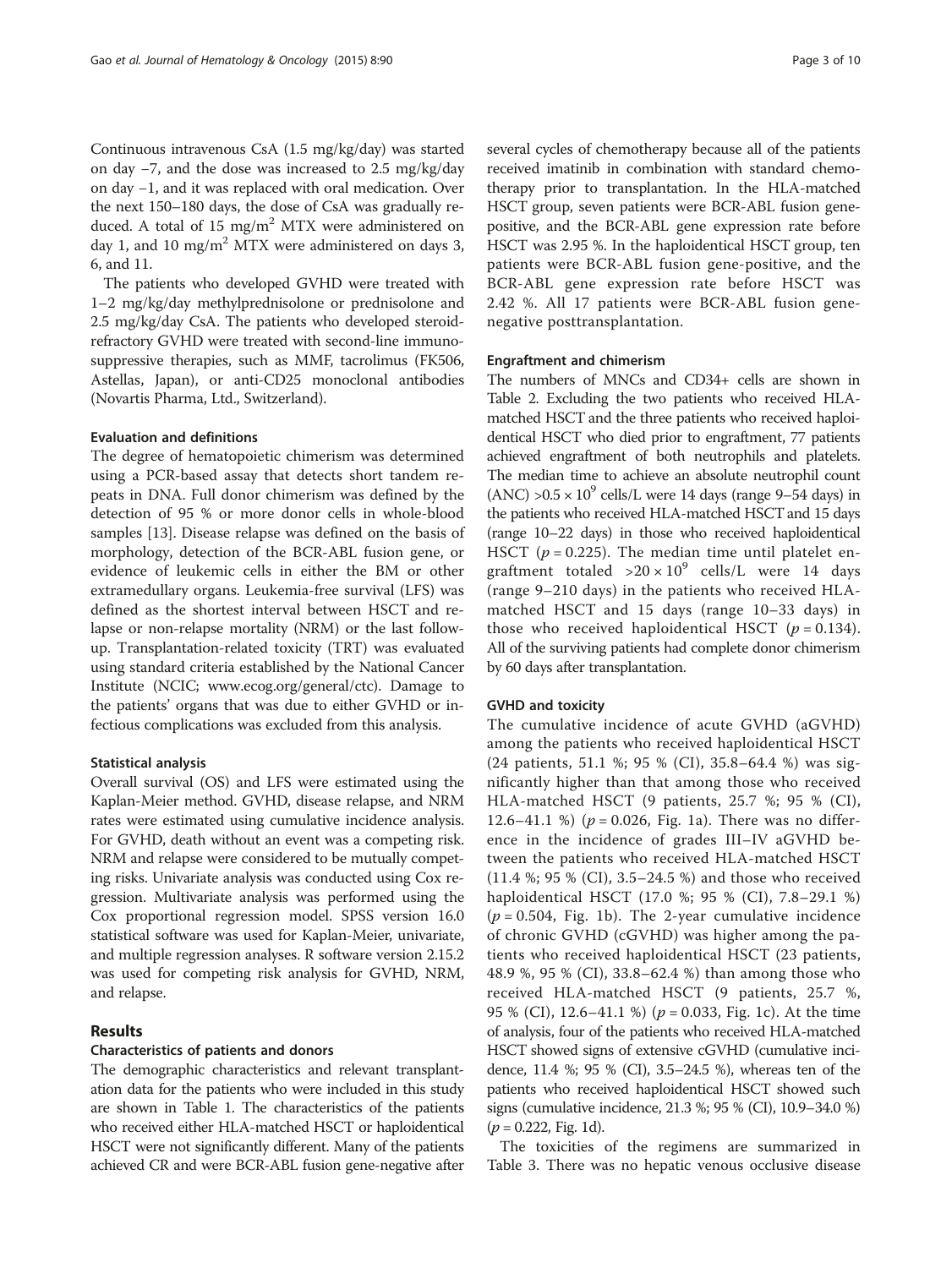<span id="page-3-0"></span>Table 1 Characteristics of patients and donors

| Characteristic                                                  | HLA-matched HSCT | Haploidentical HSCT | P     |
|-----------------------------------------------------------------|------------------|---------------------|-------|
|                                                                 | $(n = 35)$       | $(n = 47)$          |       |
| Age, years, median (range)                                      | $35(5-52)$       | $35(8 - 50)$        | 0.679 |
| Males/females, n                                                | 22/13            | 24/23               | 0.287 |
| WBC count at diagnose $\times$ 10 <sup>9</sup> , median (range) | 45.0(1.4-199.2)  | 36.3 (1.6-274.4)    | 0.147 |
| CNS involvement                                                 |                  |                     |       |
| Yes/no                                                          | 3/32             | 6/41                | 0.548 |
| Disease status at transplantation                               |                  |                     |       |
| CR1                                                             | 26               | 37                  | 0.584 |
| >C <sub>R1</sub>                                                | 9                | 10 <sup>°</sup>     |       |
| BCR-ABL at transplantation                                      |                  |                     |       |
| Negative/positive                                               | 28/7             | 37/10               | 0.888 |
| Average mos. from diagnosis to transplant (range)               | $9.0(3 - 47)$    | $7.0(2 - 19)$       | 0.104 |
| Cycles of prior chemotherapy (range)                            | $5.3(2-22)$      | $4.6(2 - 13)$       | 0.411 |
| ABO match, no. (%)                                              |                  |                     | 0.224 |
| Matched                                                         | 12               | 27                  |       |
| Minor mismatched                                                | 8                | 7                   |       |
| Major mismatched                                                | 11               | 9                   |       |
| Major and minor mismatched                                      | 4                | 4                   |       |
| Donor-recipient sex match                                       |                  |                     | 0.323 |
| Male-male                                                       | 10               | 16                  |       |
| Male-female                                                     | 9                | 18                  |       |
| Female-male                                                     | 12               | 8                   |       |
| Female-female                                                   | $\overline{4}$   | 5                   |       |

(HVOD) in either group. The incidences of creatinine elevation, hemorrhagic cystitis, and heart dysfunction were very low in both groups. The incidence of CMV infection was significantly higher among the patients who received haploidentical HSCT than among those who received HLA-matched HSCT. Among the patients who received haploidentical HSCT, three developed CMV pneumonia and one developed CMV enteritis. Two of these patients ultimately died of CMV pneumonia. The incidences of other toxicities were not significantly different between the two groups.

Table 2 Cell yield (cells/kg recipient body weight) given in average values with minimum and maximum in parentheses

|                         | $MNC(x10^8)$        | $CD34 + (×106)$      |  |  |
|-------------------------|---------------------|----------------------|--|--|
| G-PBSCs graft           |                     |                      |  |  |
| For matched HSCT        | $9.48(4.27 - 20.5)$ | $6.48(1.39 - 31.60)$ |  |  |
| G-PBSCs graft           |                     |                      |  |  |
| For haploidentical HSCT | $7.55(2.5 - 19.71)$ | 4.92(1.03-12.71)     |  |  |
| $G-BM$                  |                     |                      |  |  |
| For haploidentical HSCT | $4.41(1.6 - 8.46)$  | 1.56(0.54-3.64)      |  |  |

## Relapse, NRM, OS, and LFS

Five of the transplant patients died before engraftment was achieved, and 77 achieved molecular CR after transplantation. The patients who received HLA-matched HSCT were monitored for a median time of 26 months (range 0.2–78 months), and those who received haploidentical HSCT were monitored for a median time of 31 months (range 0–81 months). Relapse was defined as molecular relapse, hematological relapse, or extramedullary leukemia relapse. The incidence of relapse was higher among the patients who received HLA-matched HSCT (14 patients) than among those who received haploidentical HSCT (9 patients) (cumulative incidence, 44.8 vs. 19.1 %; 95 % (CI), 23.8–63.7 % vs. 9.3–31.6 %)  $(p = 0.036, \text{ Fig. 2a})$  $(p = 0.036, \text{ Fig. 2a})$  $(p = 0.036, \text{ Fig. 2a})$ . The median time until relapse was 4.6 months in the patients who received HLA-matched HSCT and 7.0 months in those who received haploidentical HSCT. After recurrence, three patients in the HLA-matched HSCT group and two in the haploidentical HSCT group ceased treatment and died a few weeks later. The other patients who experienced relapse received imatinib treatment, and several of them also received chemotherapy, intrathecal chemotherapy, DLI, or biotherapy. The remaining six patients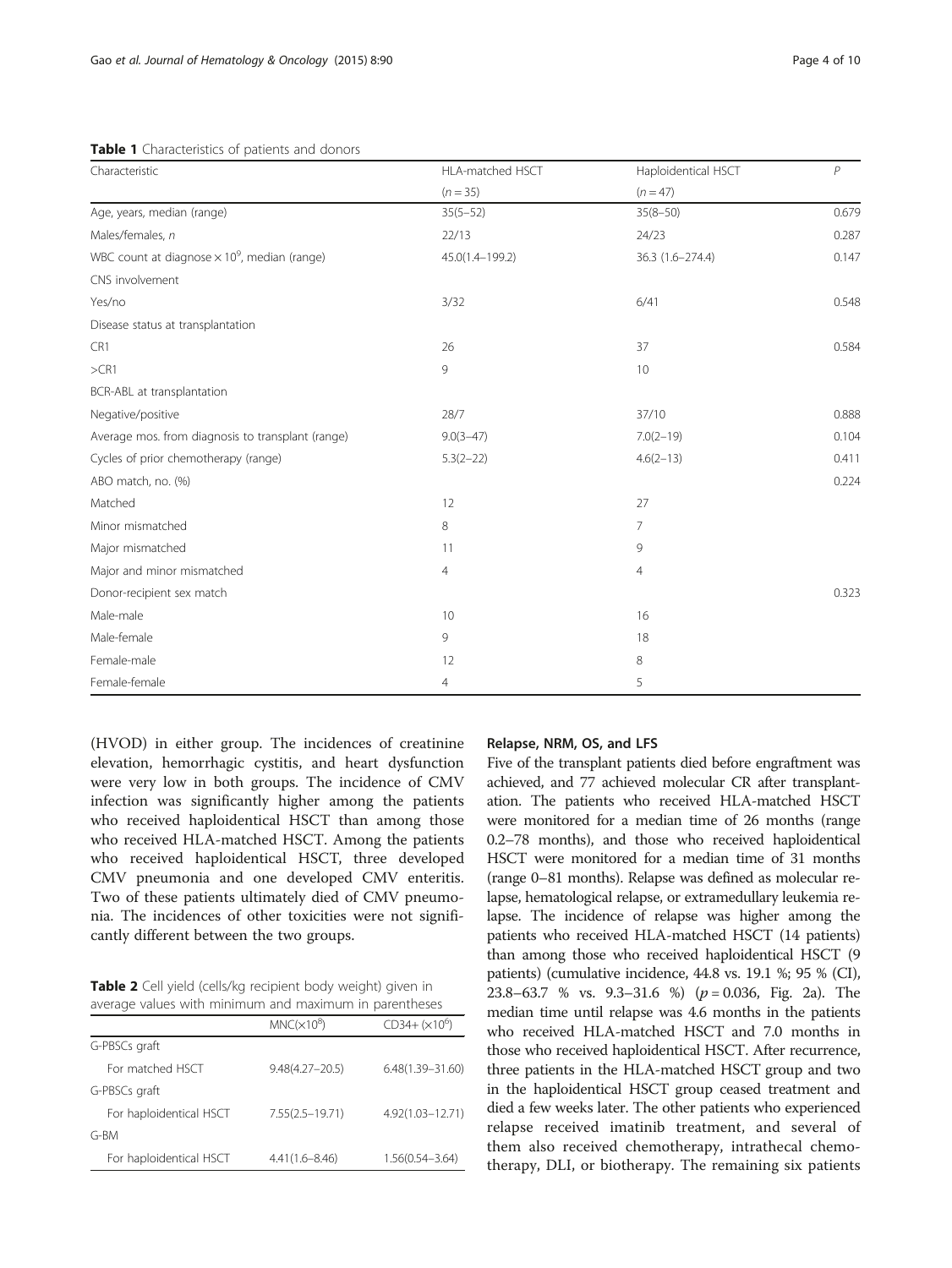<span id="page-4-0"></span>

in the HLA-matched HSCT group and two in the haploidentical HSCT group are still alive; three of them have central nervous system leukemia (CNSL), and five are BCR-ABL fusion gene-positive. Haploidentical HSCT was associated with a significantly lower risk of relapse, as determined by univariate analysis (Table [4](#page-7-0)) and confirmed by multivariate analysis (hazard ratio (HR) 0.413; 95 % (CI), 0.178–0.958) ( $p = 0.039$ ). However, >CR1 was a risk factor for recurrence, as determined by univariate (Table [4](#page-7-0)) and multivariate analysis (HR 2.694; 95 % (CI), 1.121–6.475) ( $p = 0.027$ ). The patients who had cGVHD appeared to have a lower risk of relapse by univariate analysis but not by multivariate analysis. Other factors, such as age, white blood cell (WBC) count at diagnosis, and the presence of aGVHD, did not affect the risk of relapse.

There was no significant difference in the incidence of NRM between the patients who received HLA-matched HSCT (cumulative incidence, six patients, 17.1 %; 95 % (CI), 6.8–31.4 %) and those who received haploidentical HSCT (cumulative incidence, ten patients, 21.3 %; 95 % (CI), 10.9–34.1 %) ( $p = 0.683$ , Fig. [2b](#page-6-0)). The incidences of NRM were 11.8 and 21.5 % in the BCR-ABL-positive and BCR-ABL-negative patients, respectively.

The Kaplan-Meier estimate of the 2-year OS of the patients who received haploidentical HSCT was 63.8 %, which was similar to that of the patients who received HLAmatched HSCT (62.6 %) ( $p = 0.743$ , Fig. [2c\)](#page-6-0). Univariate analysis revealed that sex, the WBC count, the presence of GVHD, and HLA disparity did not significantly influence the patients' OS (Table [4](#page-7-0)). At 2 years, the LFS of the patients who received haploidentical HSCT was higher than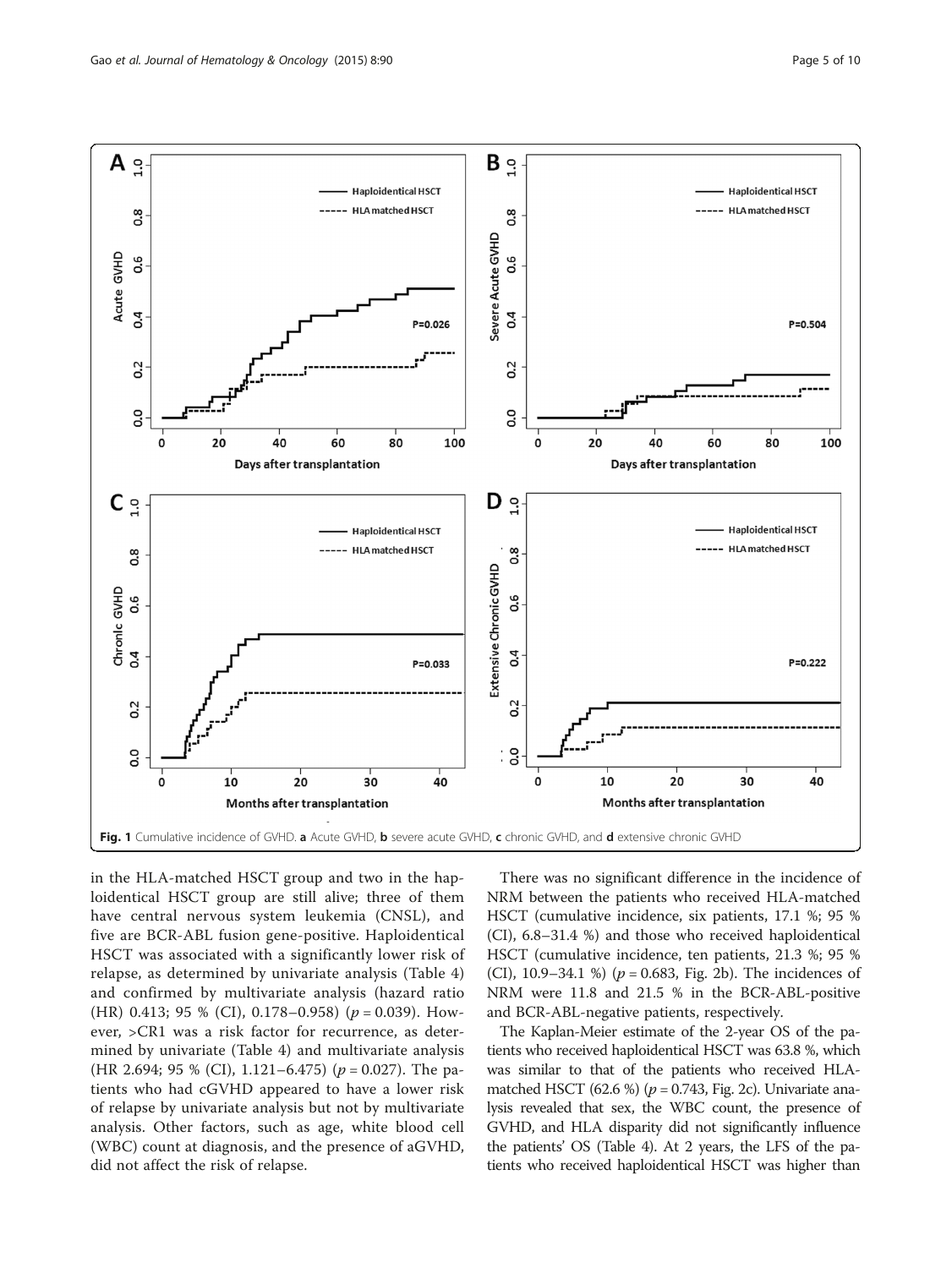<span id="page-5-0"></span>Table 3 Toxicities by HSCT and infection

| <b>Toxicity</b>             | HLA-matched<br><b>HSCT</b> | Haploidentical<br>HSCT | P     |  |
|-----------------------------|----------------------------|------------------------|-------|--|
| Hepatic                     |                            |                        |       |  |
| Transaminase elevation      | 8(22.9 %)                  | 14(29.8 %)             | 0.484 |  |
| Bilirubin elevation         | 3(8.6 %)                   | 9(19.1 %)              | 0.180 |  |
| Gastrointestinal tract      |                            |                        |       |  |
| Diarrhea                    | 25(71.4 %)                 | 33(70.2)               | 0.905 |  |
| Nausea and vomiting         | 17(48.6 %)                 | 32(68.1 %)             | 0.075 |  |
| <b>Mucositis</b>            | 13(37.1 %)                 | 21(44.7 %)             | 0.493 |  |
| Alimentary tract hemorrhage | 2(5.7%)                    | 6(12.8)                | 0.287 |  |
| Urinary tract/kidney        |                            |                        |       |  |
| Creatinine elevation        | $\Omega$                   | 1(2.1)                 | 0.385 |  |
| Hemorrhagic cystitis        | 1(2.9 %)                   | 1                      | 0.832 |  |
| Infection                   |                            |                        |       |  |
| Bacterial infection         | 23(65.7 %)                 | 32(68.1 %)             | 0.821 |  |
| Fungal infection            | $4(11.4\%)$                | 8(17.0 %)              | 0.479 |  |
| CMV infection               | 5(14.3 %)                  | 18(38.3 %)             | 0.017 |  |
| Cardiovascular              |                            |                        |       |  |
| Heart dysfunction           | 1                          | $\Omega$               | 0.244 |  |

CMV cytomegalovirus

that of the patients who received HLA-matched HSCT (59.5 vs. 45.7 %) ( $p = 0.118$ ), although this difference was not statistically significant (Fig. [2d](#page-6-0)). >CR1 at the time of transplantation significantly influenced LFS, as determined by univariate analysis, but this difference was not confirmed by multivariate analysis (HR 1.895, 95 % (CI), 0.955–3.761)  $(p = 0.068)$ . The cumulative 2-year OS rates were 52.9 and 69.2 % in the BCR-ABL-positive and BCR-ABL-negative patients, respectively ( $p = 0.325$ ). At 2 years, the LFS rates were 41.2 % for the BCR-ABL-positive patients and 58.5 % for the BCR-ABL-negative patients ( $p = 0.229$ ). Although there were no significant differences in OS or PFS due to the limited number of patients included in this study, the BCR-ABL-negative patients tended to have worse outcomes.

# **Discussion**

Ph+ ALL is an aggressive disease with a poor prognosis. Despite an initial favorable response to treatment, the long-term outcome is unsatisfactory in adults when TKI/chemotherapy combinations are used without allo-HSCT. This unfavorable prognosis might justify the use of alternative conditioning options and higher-risk donors, such as mismatched unrelated donors or haploidentical donors or umbilical cord blood-derived cells. It is difficult to assess the balance between a greater risk of treatment-related mortality (TRM) and an increased risk of relapse. In recent years, considerable progress has been made in haploidentical HSCT, and the clinical outcomes as well as the health-related quality of life (HRQoL) of patients receiving this treatment have been reported to be comparable to those of patients receiving HLA-matched HSCT [[14](#page-8-0), [15\]](#page-8-0). Although haploidentical HSCT has become a common treatment in adult patients who lack a HLA-matched donor, data on its efficacy in Ph+ ALL are limited. We conducted multicenter analysis of 82 Ph+ ALL patients in southwest China undergoing either HLA-matched HSCT or haploidentical HSCT to examine the effect of haploidentical HSCT on the outcome of Ph+ ALL.

In recent studies, historical comparisons of patients from the pre-TKI era have shown that patients who are treated with TKIs plus chemotherapy have significantly improved CR rates and prolonged LFS [\[16](#page-8-0)–[18\]](#page-8-0). Moreover, the pretransplantation use of imatinib improves the outcome of allo-HSCT and patients' candidacy of HSCT [\[19,](#page-8-0) [20\]](#page-9-0). Based on these data, there is now no rationale for omitting TKIs from induction treatment; accordingly, all of the patients in our study received imatinib in combination with standard chemotherapy before transplantation.

Certain studies have found that patients who receive haploidentical HSCT experience significantly delayed myeloid and platelet recoveries compared with those receiving HLA-matched HSCT [[14,](#page-8-0) [21](#page-9-0)]. However, we found no difference in engraftment between the patients who received haploidentical HSCT and those who underwent HLA-matched HSCT. Differences between our study and these previous studies include the use of PBMCs plus BM, the lack of in vitro T cell depletion, and the use of greater numbers of MNCs and CD34+ cells in our study. Different studies have obtained different results regarding the prevalence of GVHD. Luo et al. have reported that grades II–IV aGVHD and severe aGVHD are significantly more frequent in patients undergoing haploidentical HSCT compared with those receiving matched sibling donor HSCT but that the incidence of cGVHD is not significantly affected by donor type [\[14\]](#page-8-0). In other studies, the incidence of GVHD has been reported to be similar between patients who have received haploidentical HSCT and those who have undergone matched sibling donor HSCT [\[21](#page-9-0)]. Our results showed that the incidences of both aGVHD and cGVHD were higher in patients who received haploidentical HSCT compared with those who received HLA-matched HSCT, but there were no differences between the two patient groups with regard to the incidences of severe aGVHD and extensive cGVHD. Modern treatment strategies have reduced complications in patients receiving haploidentical HSCT, but Wang et al. reported that the incidence of CMV viremia increased to 64 % among patients who underwent haploidentical HSCT [\[22](#page-9-0)]. In our study, the incidence of CMV viremia in patients who received haploidentical HSCT was higher than that in those receiving HLA-matched HSCT. This discrepancy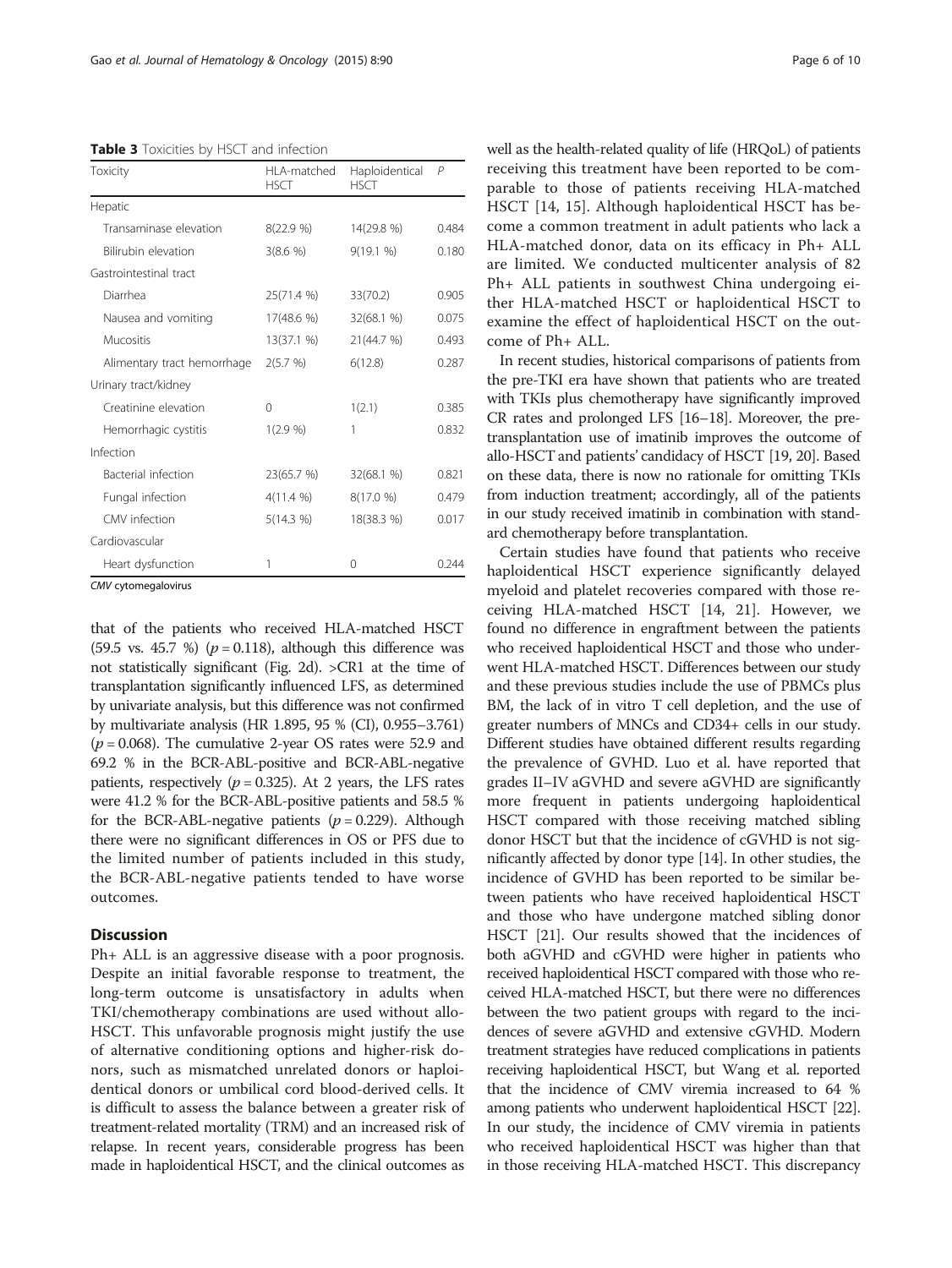<span id="page-6-0"></span>

was associated with the intensified GVHD prophylactic strategy used in haploidentical HSCT [\[23\]](#page-9-0). Apart from the incidence of CMV infection, there were no differences in the toxicities of the regimens between the two groups, and no patients in either group experienced HVOD.

The most important finding of this study is that the patients who received haploidentical HSCT had a significantly lower incidence of relapse than those who received HLAmatched HSCT. The lower incidence of relapse among the patients who received haploidentical HSCT may have been due to the graft-versus-leukemia (GVL) activity of haploidentical HSCT. We observed a significantly lower rate of relapse in the patients with cGVHD compared with those without this disease, in agreement with previously published observations [\[10,](#page-8-0) [24](#page-9-0), [25](#page-9-0)]. cGVHD has been associated with a putative GVL effect, and several studies have

shown that it contributes significantly to the eradication of MRD [[10,](#page-8-0) [24, 25](#page-9-0)]. The conditioning regimen of haploidentical HSCT is more intensive than that of HLA-matched HSCT, which is related to the lower rate of relapse in haploidentical HSCT. Previous studies have confirmed a relationship between chemotherapeutic regimen intensity and disease recurrence risk. Bredeson et al. [\[26](#page-9-0)] compared patients received FB with those received BuCy, finding that the relapse rate was higher after FB treatment than after BuCy treatment. Bachanova et al. [\[27\]](#page-9-0) have confirmed that a less intense regimen may not be sufficient to eliminate residual detectable leukemia.

In our study, the relapse rates were 19.1 % in the patients who received haploidentical HSCT and 44.8 % in those who received HLA-matched HSCT. The relapse rate of the patients who received HLA-matched HSCT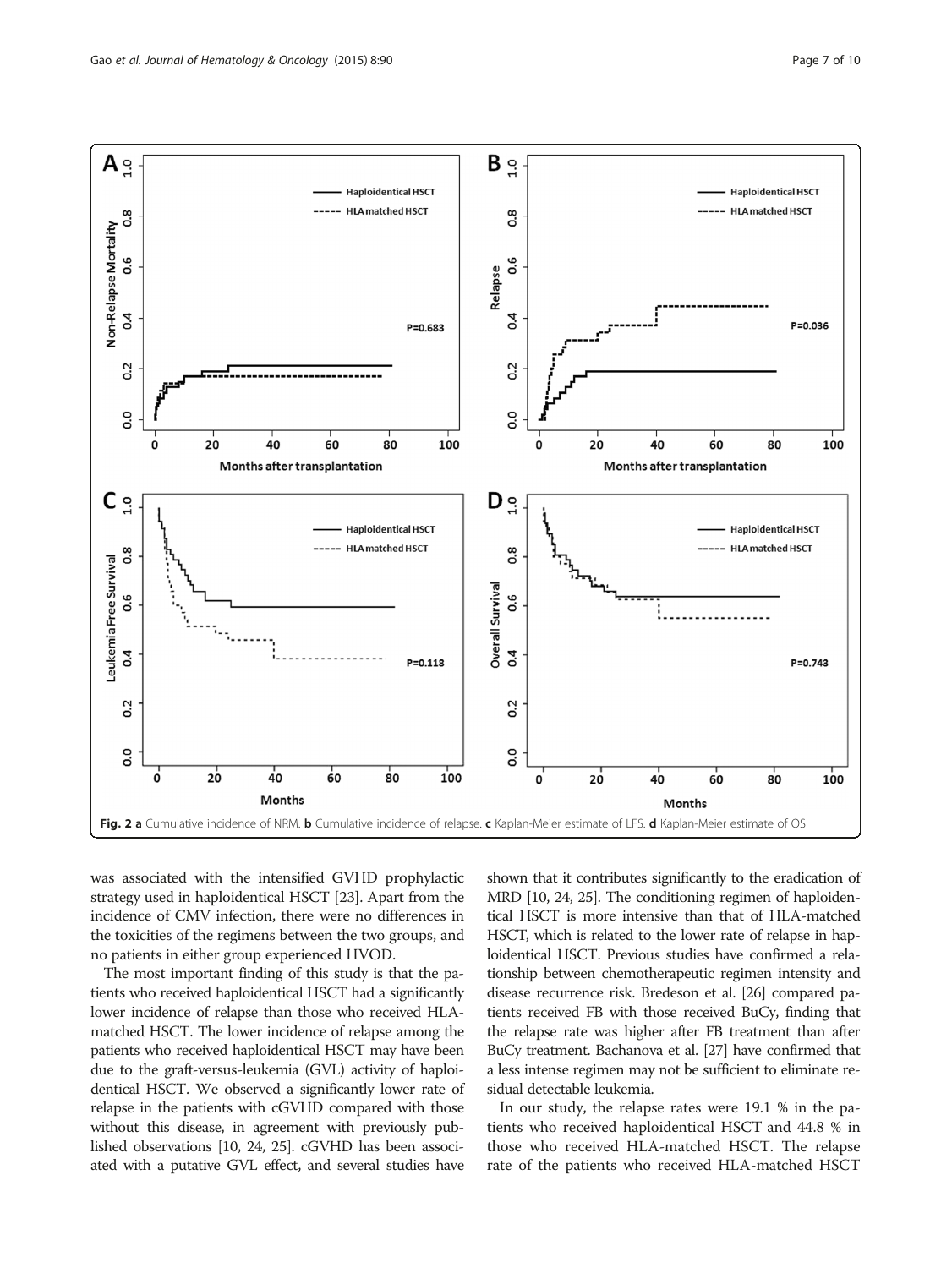<span id="page-7-0"></span>

| Table 4 Results of univariate analysis of RE, LFS and OS |
|----------------------------------------------------------|
|                                                          |

| Variable                              | RE                     |                | <b>LFS</b>             |       | <b>OS</b>              |       |
|---------------------------------------|------------------------|----------------|------------------------|-------|------------------------|-------|
|                                       | HR(95 % CI)            | $\overline{P}$ | HR(95 % CI)            | P     | HR(95 % CI)            | P     |
| Age                                   |                        |                |                        |       |                        |       |
| <40 years                             | 1(Reference)           |                | 1(Reference)           |       | 1(Reference)           |       |
| $\geq$ 40 years                       | $0.752(0.279 - 2.026)$ | 0.573          | $0.932(0.454 - 1.913)$ | 0.849 | $0.954(0.427 - 2.314)$ | 0.910 |
| HLA disparity                         |                        |                |                        |       |                        |       |
| Identical HSCT                        | 1(Reference)           |                | 1(Reference)           |       | 1(Reference)           |       |
| Haploidentical HSCT                   | $0.399(0.173 - 0.924)$ | 0.032          | $0.609(0.325 - 1.143)$ | 0.123 | $0.889(0.438 - 1.803)$ | 0.744 |
| Duration from diagnosis to SCT        |                        |                |                        |       |                        |       |
| $<$ 180 days                          | 1(Reference)           |                | 1(Reference)           |       | 1(Reference)           |       |
| $\geq$ 180 days                       | 1.775(0.783-4.025)     | 0.169          | 1.389(0.740-2.609)     | 0.306 | 0.915(0.444-1.886)     | 0.810 |
| Disease status before transplantation |                        |                |                        |       |                        |       |
| CR1                                   | 1(Reference)           |                | 1(Reference)           |       | 1(Reference)           |       |
| >C <sub>R1</sub>                      | 3.289(1.429-7.569)     | 0.005          | 2.279(1.179-4.408)     | 0.014 | 1.711(0.804-3.642)     | 0.164 |
| WBC at diagnosis                      |                        |                |                        |       |                        |       |
| $<$ 30 $\times$ 10 <sup>9</sup> /L    | 1(Reference)           |                | 1(Reference)           |       | 1(Reference)           |       |
| $\geq 30 \times 10^9$ /I              | $2.272(1 - 5.165)$     | 0.05           | 1.842(0.976-3.478)     | 0.06  | 1.590(0.778-3.249)     | 0.204 |
| Acute GVHD                            |                        |                |                        |       |                        |       |
| Yes                                   | 1(Reference)           |                | 1(Reference)           |       | 1(Reference)           |       |
| No                                    | $0.562(0.235 - 1.366)$ | 0.204          | $0.814(0.427 - 1.552)$ | 0.532 | 1.208(0.595-2.451)     | 0.601 |
| Chronic GVHD                          |                        |                |                        |       |                        |       |
| Yes                                   | 1(Reference)           |                | 1(Reference)           |       | 1(Reference)           |       |
| No                                    | $0.5(0.253 - 0.988)$   | 0.046          | $0.570(0.241 - 1.346)$ | 0.2   | $0.584(0.275 - 1.242)$ | 0.162 |
| CMV                                   |                        |                |                        |       |                        |       |
| Positive                              | 1(Reference)           |                | 1(Reference)           |       | 1(Reference)           |       |
| Negative                              | $0.511(0.173 - 1.506)$ | 0.223          | 1.087(0.55-2.148)      | 0.81  | $1.508(0.721 - 3.155)$ | 1.508 |

appeared to be higher in our study than in previously published reports [[5](#page-8-0), [18,](#page-8-0) [28](#page-9-0)]. This difference might be due to one or a combination of the following factors. First, more patients transplanted in >CR1 were included in our study compared with other studies [[5,](#page-8-0) [28](#page-9-0)]. Our results showed that >CR1 at transplantation was associated with an increased risk of relapse. Chen et al. also suggested that the remission status at the time of HSCT is significantly predictive of both LFS and OS [\[5\]](#page-8-0). Allo-HSCT in CR1 remains the standard of care at most centers [\[28\]](#page-9-0). Second, we included not only hematological and extramedullary relapse but also molecular relapse in our study. The patients in our study also did not receive "upfront" imatinib postallogeneic HSCT, and imatinib treatment was only initiated if the BCR-ABL fusion product or extramedullary relapse was detected. Pfeifer et al. observed molecular recurrence in 56 % of patients overall [\[29\]](#page-9-0). There is insufficient evidence to date indicating that imatinib should be given to all patients following allogeneic HSCT [[5](#page-8-0)]. Certain centers have reported that imatinib is poorly tolerated following myeloablative allogeneic HSCT [\[5](#page-8-0), [17,](#page-8-0) [30\]](#page-9-0). A small study conducted at the University of Minnesota [[20](#page-9-0)] showed a trend toward an improved outcome in patients treated with imatinib during the pre- and posttransplantation periods. Administration of imatinib maintenance therapy after HSCT has also been suggested to reduce the relapse rate and improve LFS in Ph+ ALL patients [\[5](#page-8-0)]. The only randomized study of the use of TKIs after allogeneic HSCT is currently being conducted by the GMALL group [[29](#page-9-0)]. This study showed that prophylactic imatinib treatment significantly reduced the incidence of molecular relapse after allogeneic HSCT but that durable PCR negativity could still be achieved in the majority of posttransplantation patients with molecular relapse by restarting imatinib therapy. OS was found to significantly differ between the two treatment arms. Although haploidentical HSCT reduces the risk of disease recurrence, our study found no difference in either LFS or OS, possibly due to the small number of included patients and the beneficial effect of restarting imatinib in most patients.

In conclusion, we found a significant reduction in the relapse rate in Ph+ ALL patients who have received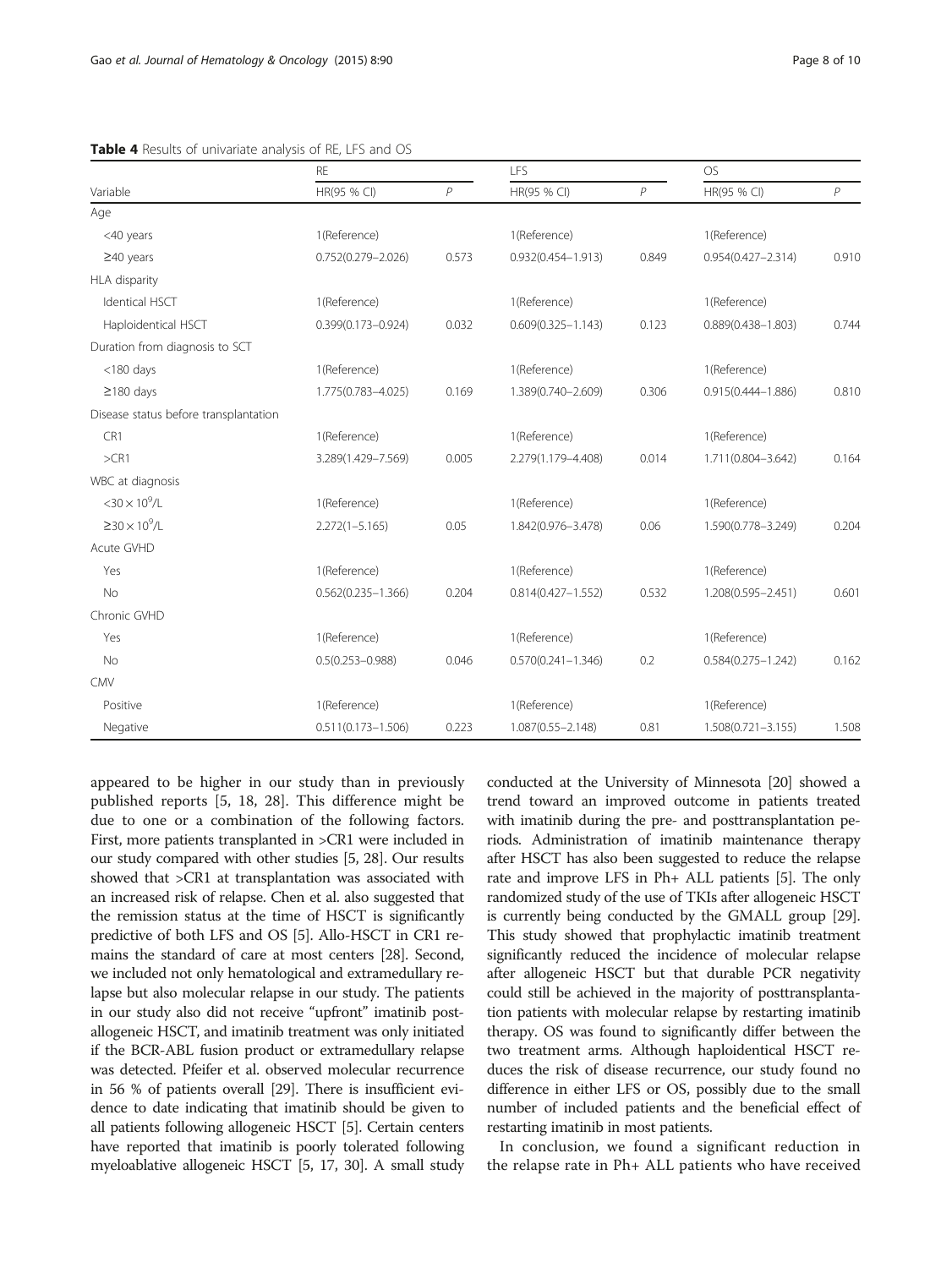<span id="page-8-0"></span>haploidentical HSCT compared with patients who have undergone HLA-matched HSCT. The incidences of aGVHD, cGVHD, and CMV viremia were higher in the patients who received haploidentical HSCT than in those who received HLA-matched HSCT, but there was no difference in NRM between these two groups. Although a well-designed, larger prospective study is needed to define the role of haploidentical HSCT in disease progression in patients with Ph+ ALL, our results suggest that haploidentical HSCT is a promising option for Ph+ ALL patients who lack a suitable HLA-matched donor.

#### **Abbreviations**

aGVHD: acute graft-versus-host disease; allo-HSCT: allogeneic hematopoietic stem cell transplantation; ANC: absolute neutrophil count; Ara-C: arabinosylcytosine; ATG: anti-thymocyte globulin; BM: bone marrow; Bu: busulfan; cGVHD: chronic graft-versus-host disease; CMV: cytomegalovirus; CR: complete remission; CR1: first complete remission; CsA: cyclosporin; CY: cyclophosphamide; FB: fludarabine and busulfan; FK506: tacrolimus; G-BM: mobilize stem cells in the bone marrow; G-CSF: granulocyte colony stimulating factor; G-PB: mobilize stem cells in the peripheral blood; GVHD: graft-versus-host disease; GVL: graft-versus-leukemia; HRQoL: health-related quality of life; HSCT: hematopoietic stem cell transplantation; HVOD: hepatic venous occlusive disease; LFS: leukemia-free survival; MMF: mycophenolate mofetil; MNCs: mononuclear cells; MTX: methotrexate; NRM: non-relapse mortality; OS: overall survival; PB: peripheral blood; PBMC: peripheral blood mononuclear cell; Ph+ ALL: Philadelphia chromosome-positive acute lymphoblastic leukemia; qRT-PCR: real-time quantitative reverse transcription polymerase chain reaction; TBI: total-body irradiation; TKI: tyrosine kinase inhibitors; TRT: transplantation-related toxicity; WBC: white blood cell.

#### Competing interest

The authors declare that they have no competing interests.

#### Authors' contributions

All authors have contributed to data preparation, drafting, and revising the manuscripts. All authors have read and approved the final manuscript.

#### Acknowledgements

This work was supported by the Chinese National Natural Science Foundation (No. 81270569, No 81070388), the Natural Science Foundation Project of CQ CSTC(cstc2012jjA10049), Research Foundation of Janssen Research Council China(JRCC2011Tumor01).

#### Author details

<sup>1</sup>Department of Hematology, Xinqiao Hospital, Third Military Medical University, Xinqiao Street, Shangpinba District, Chongqing 400037, China. 2 Department of Hematology, General Hospital of Chengdu Military Region of PLA, Sichuan, China. <sup>3</sup>Department of Hematology, General Hospital of Kunming Military Region of PLA, Yunnan, China. <sup>4</sup> Department of Hematology, Yunnan Provincial Peoples Hospital, Yunnan, China. 5 Department of Hematology, Second Yunnan Provincial Peoples Hospital, Yunnan, China. <sup>6</sup>Department of Hematology, The Affiliated Hospital of Zunyi Medical College, Zunyi, Guizhou, China.

#### Received: 8 April 2015 Accepted: 8 July 2015 Published online: 26 July 2015

#### References

- 1. Moorman AV, Harrison CJ, Buck GA, Richards SM, Secker-Walker LM, Martineau M, et al. Karyotype is an independent prognostic factor in adult acute lymphoblastic leukemia (ALL): analysis of cytogenetic data from patients treated on the Medical Research Council (MRC) UKALLXII/Eastern Cooperative Oncology Group (ECOG)2993 trial. Blood. 2007;109(8):3189–97.
- 2. Yanmin Z, He H, Guoqing W. Novel agents and biomarkers for acute lymphoid leukemia. J Hematol Oncol. 2013;6:40.
- 3. Ribera JM. Optimal approach to treatment of patients with Philadelphia chromosome-positive acute lymphoblastic leukemia: how to best use all the available tools. Leuk Lymphoma. 2013;54(1):21–7.
- 4. Rives S, Estella J, Gómez P, López-Duarte M, de Miguel PG, Verdeguer A, et al. Intermediate dose of imatinib in combination with chemotherapy followed by allogeneic stem cell transplantation improves early outcome in paediatric Philadelphia chromosome-positive acute lymphoblastic leukaemia (ALL): results of the Spanish Cooperative Group SHOP studies ALL-94, ALL-99 and ALL-2005. Br J Haematol. 2011;154(5):600–11.
- 5. Chen H, Liu KY, Xu LP, Liu DH, Chen YH, Zhao XY, et al. Administration of imatinib after allogeneic hematopoietic stem cell transplantation may improve disease-free survival for patients with Philadelphia chromosome-positive acute lymphoblastic leukemia. J Hematol Oncol. 2012;5:29.
- 6. de Labarthe A, Rousselot P, Huguet-Rigal F, Delabesse E, Witz F, Maury S, et al. Imatinib combined with induction or consolidation chemotherapy in patients with de novo Philadelphia chromosome-positive acute lymphoblastic leukemia: results of the GRAAPH-2003 study. Blood. 2007;109(4):1408–13.
- 7. Fielding AK, Rowe JM, Richards SM, Buck G, Moorman AV, Durrant IJ, et al. Prospective outcome data on 267 unselected adult patients with Philadelphia chromosome-positive acute lymphoblastic leukemia confirms superiority of allogeneic transplantation over chemotherapy on the pre-imatinib era: results from the international ALL trial MRC UKALLXII/ ECOG2993. Blood. 2009;113(19):4489–96.
- 8. Onishi Y, Sasaki O, Ichikawa S, Inokura K, Katsuoka Y, Ohtsuka Ohba R, et al. Favorable outcome of unrelated cord blood transplantation for Philadelphia chromosome-positive acute lymphoblastic leukemia. Biol Blood Marrow Transplant. 2011;17(7):1093–7.
- 9. Chen XH, Gao L, Zhang X, Gao L, Zhang C, Kong PY, et al. HLAhaploidentical blood and bone marrow transplantation with anti-thymocyte globulin: long-term comparison with HLA-identical sibling transplantation. Blood Cells Mol Dis. 2009;43(1):98–104.
- 10. Mo XD, Xu LP, Zhang XH, Liu DH, Wang Y, Chen H et al. Haploidentical hematopoietic stem cell transplantation in adults with Philadelphia-negative acute lymphoblastic leukemia: no difference in the high- and low-risk groups. Int J Cancer 2014; epub ahead of print 20 Aug 2014; doi: [10.1002/ijc.29146.](http://dx.doi.org/10.1002/ijc.29146)
- 11. Raiola AM, Dominietto A, di Grazia C, Lamparelli T, Gualandi F, Ibatici A, et al. Unmanipulated haploidentical transplants compared with other alternative donors and matched sibling grafts. Biol Blood Marrow Transplant. 2014;20(10):1573–9.
- 12. Yong-rong L, Yu-hong C, Deng-ming H, Ming J, Qi-fa L, Lin L, et al. Multicenter phase ii study of a combination of cyclosporine a, methotrexate and mycophenolate mofetil for GVHD prophylaxis: results of the Chinese Bone Marrow Transplant Cooperative Group (CBMTCG). J Hematol Oncol. 2014;7:59.
- 13. Hui L, Xiao Z, Zhaoyang S, Jing S, Yang X, Danian N, et al. Busulfan plus fludarabine as a myeloablative conditioning regimen compared with busulfan plus cyclophosphamide for acute myeloid leukemia in first complete remission undergoing allogeneic hematopoietic stem cell transplantation: a prospective and multicenter study. J Hematol Oncol. 2013;6:15.
- 14. Luo Y, Xiao H, Lai X, Shi J, Tan Y, He J, et al. T-cell-replete haploidentical HSCT with low-dose anti-T-lymphocyte globulin compared with matched sibling HSCT and unrelated HSCT. Blood. 2014;124(17):2735–43.
- 15. Mo XD, Xu LP, Liu DH, Chen YH, Han W, Zhang XH, et al. Patients receiving HLA-haploidentical/partially matched related allo-HSCT can achieve desirable health-related QoL that is comparable to that of patients receiving HLAidentical sibling allo-HSCT. Bone Marrow Transplantation. 2012;47(9):1201–5.
- 16. Bassan R, Rossi G, Pogliani EM, Di Bona E, Angelucci E, Cavattoni I, et al. Chemotherapy-phased imatinib pulses improve long-term outcome of adult patients with Philadelphia chromosome-positive acute lymphoblastic leukemia: Northern Italy Leukemia Group protocol 09/00. J Clin Oncol. 2010;28(22):3644–52.
- 17. Ribera JM, Oriol A, González M, Vidriales B, Brunet S, Esteve J, et al. Concurrent intensive chemotherapy and imatinib before and after stem cell transplantation in newly diagnosed Philadelphia chromosome-positive acute lymphoblastic leukemia: final results of the CSTIBES02 trial. Haematologica. 2010;95(1):87–95.
- 18. Mizuta S, Matsuo K, Yagasaki F, Yujiri T, Hatta Y, Kimura Y, et al. Pre-transplant imatinib-based therapy improves the outcome of allogeneic hematopoietic stem cell transplantation for BCR-ABL-positive acute lymphoblastic leukemia. Leukemia. 2011;25(1):41–7.
- 19. Towatari M, Yanada M, Usui N, Takeuchi J, Sugiura I, Takeuchi M, et al. Combination of intensive chemotherapy and imatinib can rapidly induce high-quality complete remission for a majority of patients with newly